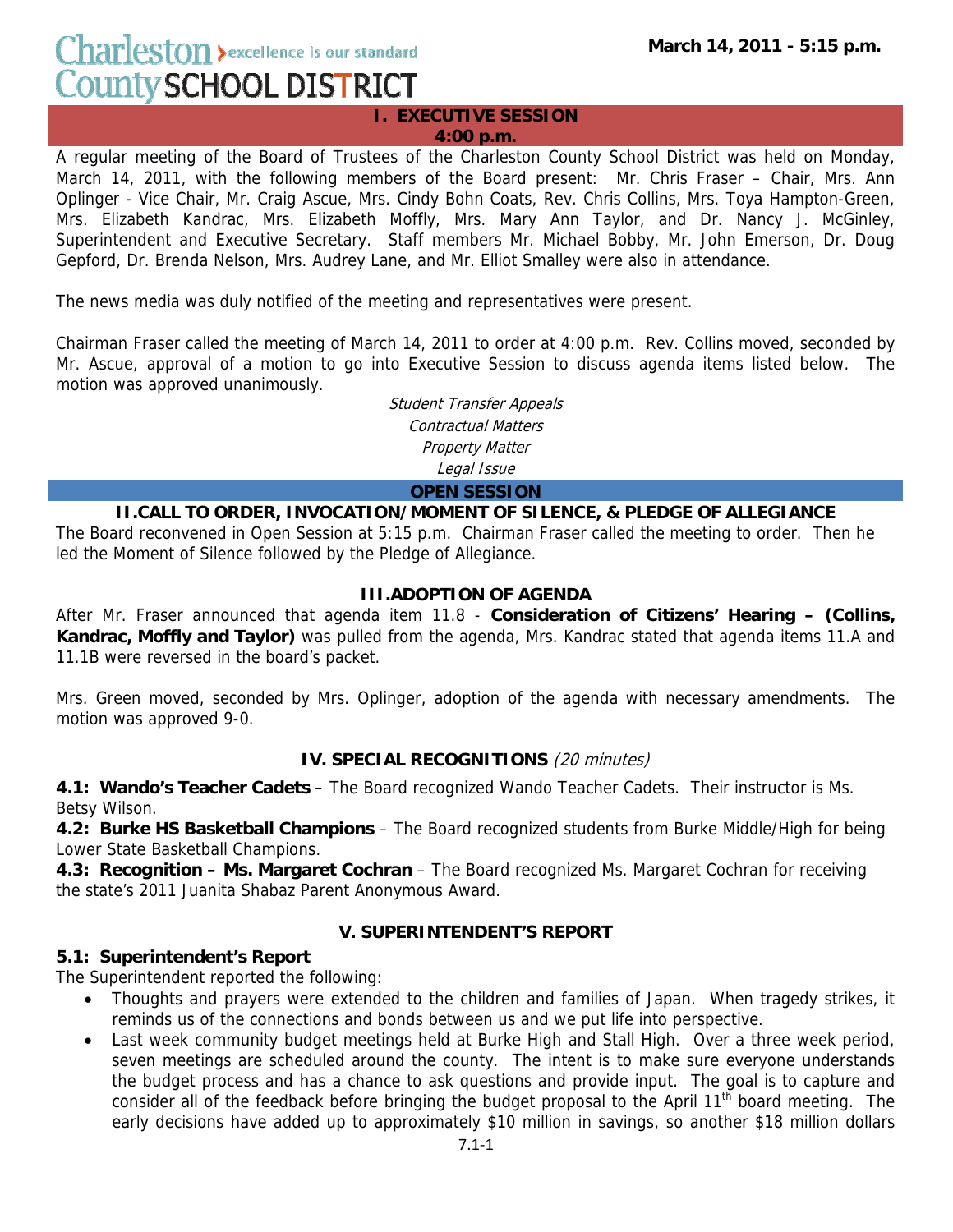must be identified between now and the end of June.

- It's going to take great leadership to get the district through and great teaching to ensure that students continue to improve. Last week several employees recognized for their accomplishments. Ms. Jody Swanigan, the principal of East Cooper Montessori School, was named Administrator of the Year" by the Public Charter School Alliance of South Carolina. Also recognized by the Alliance was Ms. Kathryn Pedings, a teacher at Charleston Charter School for Math and Science who was named Educator of the Year.
- Over sixty CCSD teachers were recognized last week. They received the "red carpet" treatment at the "Evening with the Stars" Gala. Dr. McGinley personally thanked the Office of Teacher Quality Team led by Mrs. Audrey Lane, Mrs. Anita Huggins, and Mrs. Lori Bates for planning the event. These individuals and others who helped will be recognized at a future meeting. The team worked with some outstanding community and business partners who sponsored the gala at no expense to taxpayers. This innovative fund raiser will also fund the district's first Teacher Quality Symposium, in June 2011. Dr. McGinley said a copy of the Gala program that was provided to board members is also posted on the district's website, has information about the business partners like Southwest Airlines, InterTech, Crews Chevrolet, and Force Protection. An update is forthcoming on the Teacher Symposium.
- Board members received the program listing
- Dr. McGinley also shared information from a meeting she attended earlier in the day with Mayor Riley and representatives from Apple Inc.

Mrs. Kandrac commented that she and others were unable to attend the gala because of the cost (\$75 per person). She also commented on the 200 business partners at Wando and 7 at Stall, questioning if they could be shared. She also commented on Gala expenses she asked about at the last meeting. She requested BOTH the amount spent and amount recovered.

Mrs. Oplinger, who attended the "Evening with the Stars" Gala, said it was well done and meant a lot to the teachers who were recognized. In addition, she said it was an opportunity to involve business partners.

# **VI. VISITORS, PUBLIC COMMUNICATIONS (Not to exceed 30 minutes)**

- 1. Mr. Henry Copeland thanked the board for the privilege and right to address the County Board. He expressed concerns regarding contracts for Day Porters' service providers and the board's role in regards to the issuance of these contracts.
- 2. Mr. Jonathan Heyward, a 2010 School of the Arts graduate, addressed the Board in support of the Strings Program. Mr. Thomas Dorfner and Mr. Josh Simer, also addressed the Board in support of the strings program.
- 3. Mr. Steve Rapchick addressed the Board regarding taxes and Freedom of Speech.
- 4. Ms. Misty Gordon addressed the Board regarding the Preservation of Funds for Fine Arts Programs
- 5. Mr. Troy Strouthers addressed the Board regarding Parents Anonymous partnership with CCSD. He thanked Mrs. Margaret Cochran, Mrs. Michele English-Watson, and Mrs. Karen Williams for making it happen.
- 6. Mrs. Rebecca Hilsted, a Charleston Symphony Orchestra Education Committee representative, urged the Board to continue funding the orchestra program.
- 7. Dr. Franklin Ashley thanked Mrs. Kandrac and Mrs. Moffly for supporting Mr. Henry Copeland. He also thanked Mr. John Emerson for resolving the no trespass issue.
- 8. Mr. Arthur Lawrence thanked the Board for Freedom of Speech. He also thanked CCSD Administrators-- Mrs. Cochran and Mr. Lou Martin, Associate Superintendent, for listening and responding to community concerns. He also commented on Act 388, outsourcing of day porters, arts and strings program and day porters not be considered for budget reductions.
- 9. Ms. Becca Fire, a student at Stiles Point Elementary addressed the Board in support of day porters. Her mother also spoke about the high turnover of employees employed by outsourced service providers.

# **VII. APPROVAL OF MINUTES/EXECUTIVE SESSION AGENDA ITEMS**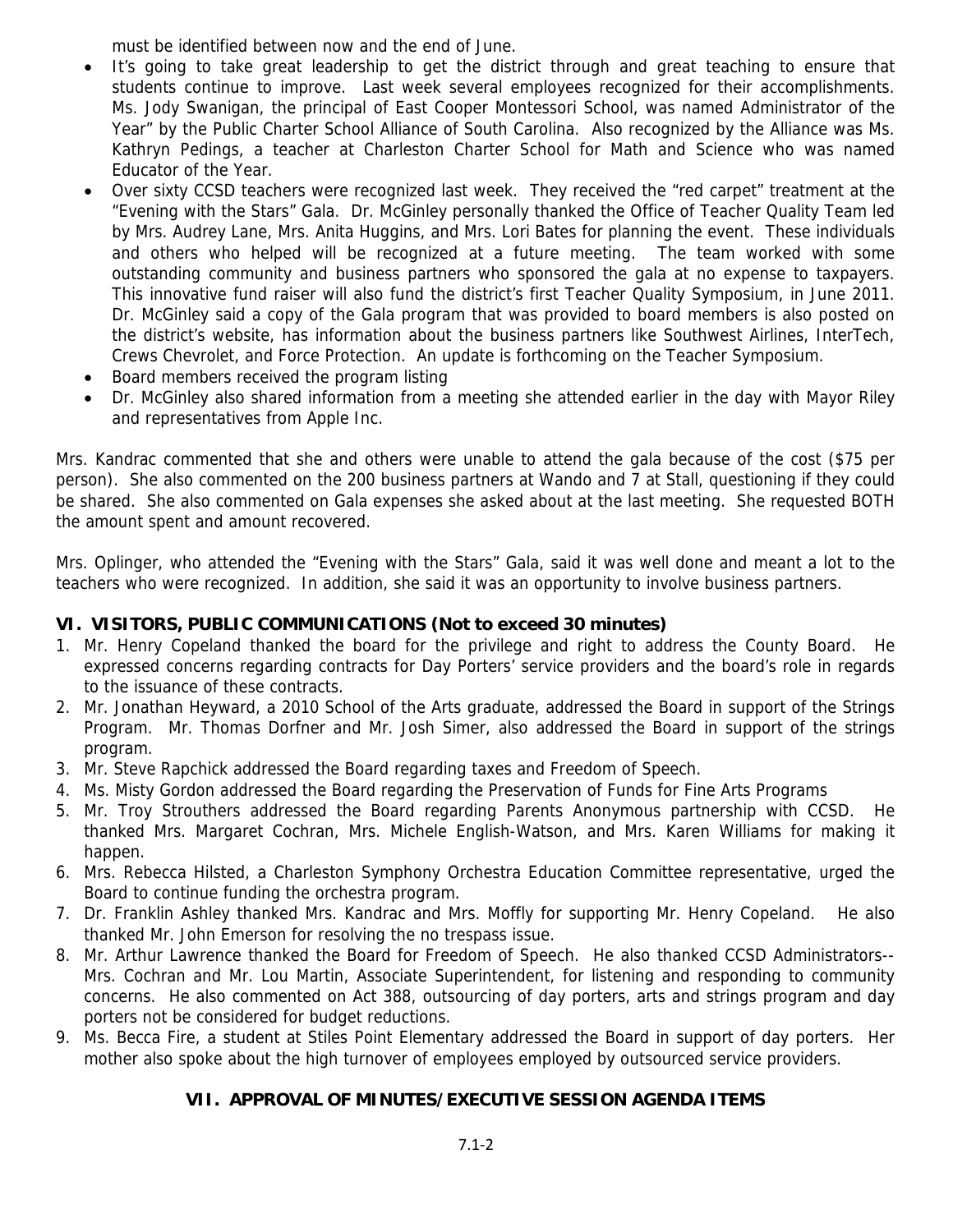## **7.1: Open Session Minutes of February 28, 2011**

Mrs. Kandrac said the applications for continuation of pilot program were in reverse order. Mrs. Kandrac also said the February 28<sup>th</sup> minutes did not include her statement about board agenda documents that had student names and grades and Mrs. Oplinger's reply to strike the names and grades.

Mrs. Green, seconded by Rev. Collins, approval of the Open Session Minutes of February 28, 2011 with necessary corrections. Approved 8-1 (Mrs. Kandrac opposed).

## **7.2: Motions of Executive Session of March 14, 2011**

**1.1: Student Transfer Appeals** – The Board approved student transfer appeals A, B, D, I, K, L, M, N, O, P, Q, R, S, T, U, AA, and CC; student transfer appeals E, F, G, H, and J were denied, AA and M were approved for Laing, CC was approved for James Island Middle; C, V, W, X, Y, Z, and BB were approved contingent upon satisfaction of the No Child Left Behind Act. The motion was approved 9-0.

## **1.2: Contractual Matters**

- A. The Board approved a motion to award Public Financial Management, Inc. the contract to provide Financial Advisor services to CCSD. The motion was approved 8-1 (Mrs. Kandrac opposed).
- B. The Board discussed a contractual matter in Executive Session. However, no action was taken.
- C. The Board discussed a contractual matter in Executive Session. However, no action was taken.

## **1.3: Property Matter**

The Board discussed property matters in Executive Session. No action was taken.

#### **1.4: Legal Issue** - **Regulations – GCQA-R - Certified Staff Reduction In Force GDQA-R - Classified Staff Reduction In Force**

The Board received the Certified Staff Reduction In Force Policy Regulations as information.

# **7.3: Financial Minutes of February 28, 2011**

Mrs. Green moved, seconded by Mrs. Oplinger, approval of the Financial Minutes of February 28, 2011. However, the motion was withdrawn to allow staff time to research and make necessary revisions.

# **VIII. COMMITTEE REPORT(S)**

## **8.1: Finance & Audit Committee**

Mrs. Coats reported that Finance and Audit Committee met on March 2<sup>nd</sup>. Mr. Bobby brought several items for the committee to review. However, no items were on the Board agenda for approval.

## **8.2: Policy Committee**

Mrs. Oplinger reported that the Policy Committee met on March 2<sup>nd</sup> and March 9<sup>th</sup>. The next meeting will be held at 10:00 on April 14<sup>th</sup>. Several policies are on tonight's agenda for approval and the regulations for Classified and Certified were also provided as information.

# **A. First Reading of Board Policies**

# 1. **BID - Board Member Compensation and Expenses** – see 2 motions below:

Mrs. Green motioned, seconded by Mrs. Oplinger, the committee to add the word "travel" to the Board's budget and delete the words "legal services" but add those words to the appropriate policy which is BGD. Mrs. Taylor responded that the committee decided not to include the word "travel". Also, she said they decided that legal services meant in house Counsel and Mr. Emerson suggested the "legal services" revision should be made after the policy was approved. After Mr. Fraser commented on the board's budget, he called for the vote on the amendment proposed by Mrs. Green. The first vote on the amendment was approved 5-4 (Rev. Collins, Mrs. Kandrac, Mrs. Moffly and Mrs. Taylor opposed). The second vote on approval of first reading of the amended policy, inserting the word "travel" and deleting the word "legal" was approved 5-4 (Rev. Collins, Mrs. Kandrac, Mrs. Moffly and Mrs. Taylor opposed).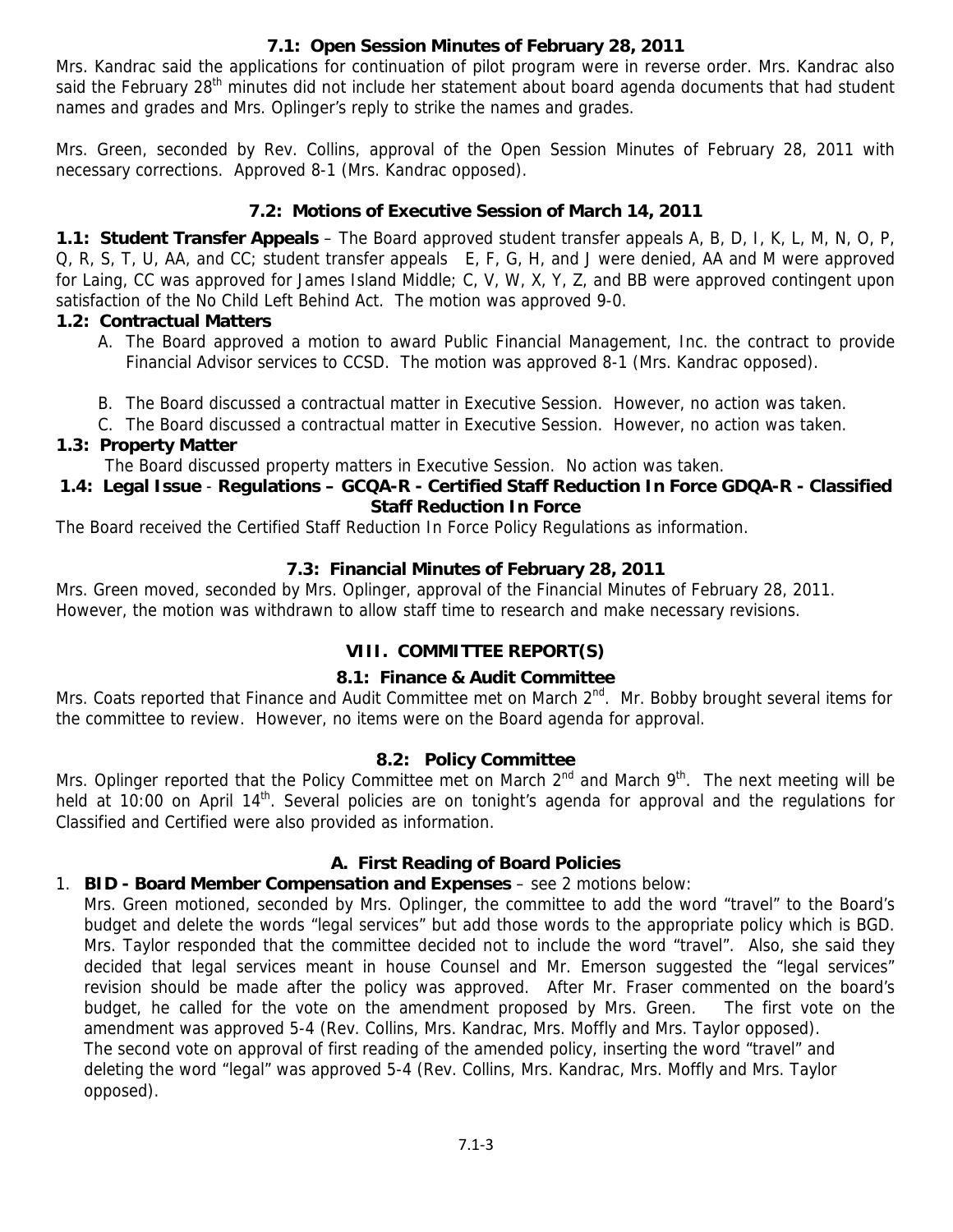- 2. **BBAAAA Constituent Board Powers and Duties** On behalf of the Policy Committee, Mrs. Oplinger moved approval of the first reading of Board Policy BBAAAA – Constituent Board Powers and Duties. The motion was approved 9-0.
- 3. **GCKAAA Involuntary Teacher Transfers** On behalf of the Policy Committee, Mrs. Oplinger moved approval of the first reading of Board Policy GCKAAA – Involuntary Teacher Transfers. The motion was approved 9-0.

### **B. Second Reading of Board Policy**

**BE – School Board Meetings** – On behalf of the Policy Committee, Mrs. Oplinger moved approval of the second reading of Board Policy BE – School Board Meetings. The motion was approved 9-0.

### **IX. MANAGEMENT REPORT(S)**

#### **X. CAE UPDATE**

#### **10.1: Dual Credit Initiative - Ms. Virginia Reijners**

Mrs. Virginia Reijners, an Associate with the High School Learning Community Office, presented information to the Board on the Dual Credit Initiatives.

### **XI. POTENTIAL CONSENT AGENDA ITEMS**

#### **11.1: Pilot Programs**

- **A. Charleston School of the Arts** Mrs. Kandrac moved, seconded by Mrs. Green, approval of the Basic Audio Engineering Pilot Program request for Charleston County School of the Arts. The motion was approved 9-0.
- **B. Wando High** Mrs. Kandrac moved, seconded by Mrs. Green, approval of the Rhetoric of Law request for Wando High. The motion was approved 9-0.

Mrs. Kandrac asked about the funding source. Dr. Gepford said Pilot Programs are elective programs and are included in staff allocations. Mrs. Moffly suggested pilot programs be considered for dual credit or CTAP Courses. Mr. Martin said they may be considered later since they are currently listed as pilot programs.

**11.2: Reallocation of FY2011 FCO Contingency Funds - Monitoring Software - Action (Mr. Bobby)** Mrs. Oplinger moved, seconded by Mrs. Green, approval of the Reallocation of Fixed Cost of Ownership/Classroom Modernization FY2011 Project 9981 funds in the amount of \$52,000 to help fund the cost of Monitoring Software, installation, and training. The motion was approved 9-0.

Mrs. Kandrac suggested the Finance & Audit Team could be helpful with the \$28 million shortfall. She also said the district should consider a forensic audit to look at telephones, software, etc. Mr. Bobby said the software listed is designed to monitor P-Cards and other type financial transactions. In response to Mrs. Coats question about the annual cost, Mr. Feil said \$6,000 was the annual cost for maintenance. A recommendation will come back to the board for approval. Mrs. Taylor said the program will keep up with money to avoid waste, abuse and fraud. Therefore, it should help the district save money.

#### **11.3: Revised P-Card Manual - Action (Mr. Bobby)**

Mrs. Oplinger moved, seconded by Mrs. Green, approval of the recommendation to accept revisions to the Procurement Card Manual. The motion was approved 9-0.

Mr. Feil told Mrs. Moffly that \$2500 P-Card amount is for non-solicited amounts. She also said it was in line with state code. Mr. Bobby share brief details about non-compete purchases.

Mrs. Kandrac suggested all committee meetings of the Board be audio taped. She said that shouldn't be a problem since the district has a great communications office.

#### **11.4: Reallocation FCO FY11 - Action (Mr. Bobby)**

Mrs. Oplinger moved, seconded by Mrs. Green, approval of the Reallocation of Fixed Cost of Ownership Contingency FY2011 funds in the amount of \$380,000. The motion was approved 9-0.